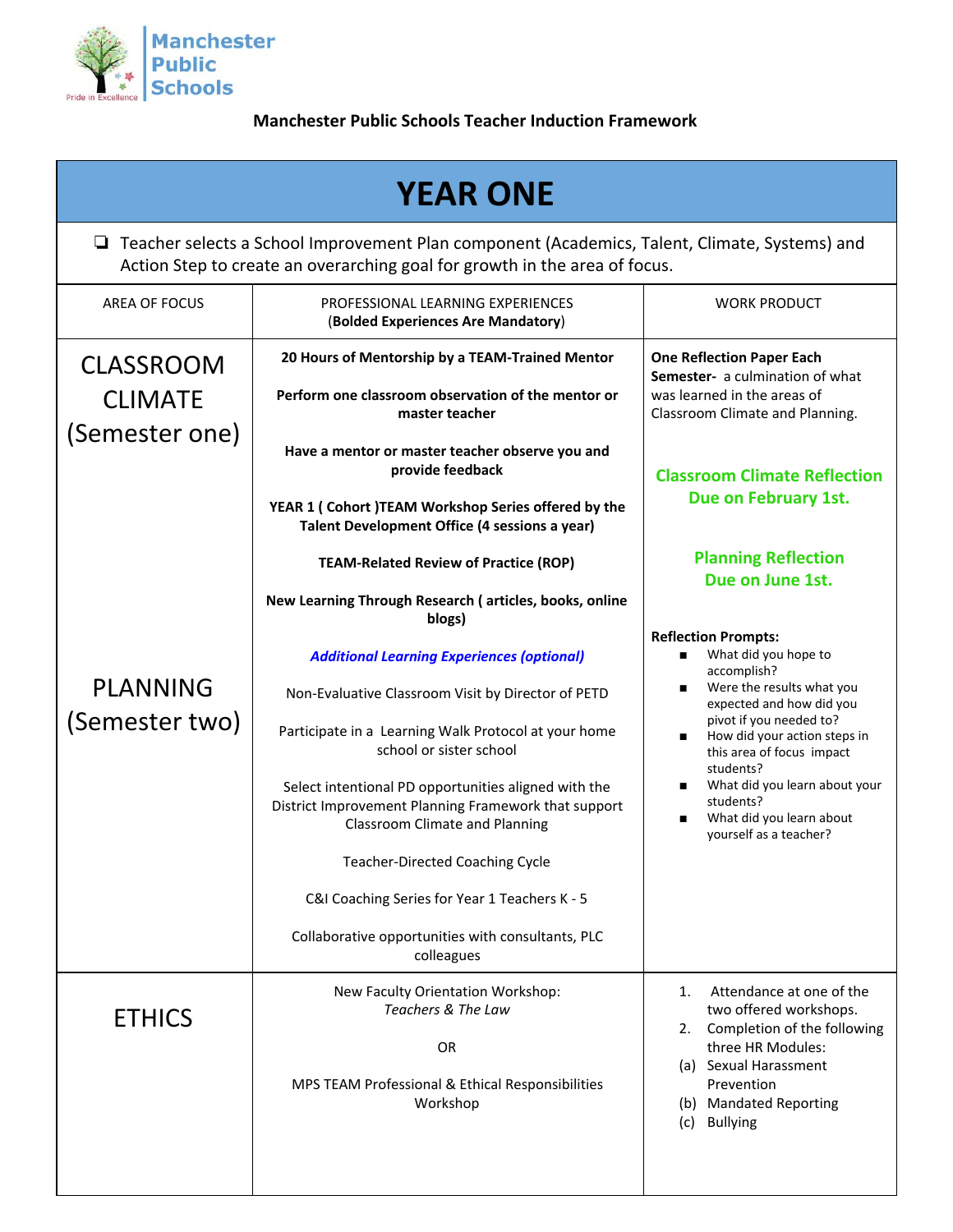

| <b>YEAR TWO</b><br>$\Box$ Teacher selects a School Improvement Plan component (Academics, Talent, Climate, Systems) and<br>Action Step to create an overarching goal for growth in the area of focus. |                                                                                                                                                                                                                      |                                                                                                                                                                                                                                                                           |  |  |
|-------------------------------------------------------------------------------------------------------------------------------------------------------------------------------------------------------|----------------------------------------------------------------------------------------------------------------------------------------------------------------------------------------------------------------------|---------------------------------------------------------------------------------------------------------------------------------------------------------------------------------------------------------------------------------------------------------------------------|--|--|
|                                                                                                                                                                                                       |                                                                                                                                                                                                                      |                                                                                                                                                                                                                                                                           |  |  |
| <b>INSTRUCTION</b><br>(Semester one)                                                                                                                                                                  | 20 Hours of Mentorship by a TEAM-Trained Mentor<br>YEAR 2 ( Cohort )TEAM Workshop Series offered by the<br>Talent Development Office (4 sessions a year)                                                             | <b>Instruction</b><br><b>Instruction Paper</b><br>Due on February 1st.                                                                                                                                                                                                    |  |  |
|                                                                                                                                                                                                       | Perform one classroom observation of the mentor or master<br>teacher                                                                                                                                                 | <b>One-Page Reflection Paper Each</b><br>Semester- a culmination of what<br>was learned in the areas of<br>Instruction.                                                                                                                                                   |  |  |
|                                                                                                                                                                                                       | Have a mentor or master teacher observe you and provide<br>feedback                                                                                                                                                  |                                                                                                                                                                                                                                                                           |  |  |
|                                                                                                                                                                                                       | <b>TEAM-Related Review of Practice (ROP)</b><br>New Learning Through Research (articles, books, online                                                                                                               | <b>Reflection Prompts:</b><br>What did you hope to<br>accomplish?                                                                                                                                                                                                         |  |  |
|                                                                                                                                                                                                       | blogs)<br><b>Additional Learning Experiences (optional, but encouraged)</b><br>Non-Evaluative Classroom Visit by Director of PETD<br>Participate in a Learning Walk Protocol at your home school<br>or sister school | Were the results what you<br>expected and how did you<br>pivot if you needed to?<br>How did your action steps in<br>this area of focus impact<br>students?<br>What did you learn about your<br>students?<br>What did you learn about<br>yourself as a teacher?            |  |  |
| <b>ASSESSMENT</b>                                                                                                                                                                                     |                                                                                                                                                                                                                      | Assessment                                                                                                                                                                                                                                                                |  |  |
| (Semester two)                                                                                                                                                                                        | Select intentional PD opportunities aligned with the District<br>Improvement Planning Framework that support Classroom<br><b>Climate and Planning</b><br><b>Teacher-Directed Coaching Cycle</b>                      | <b>Assessment Paper</b><br>Due on June 1st.<br><b>One-Page Reflection Paper Each</b><br>Semester- a culmination of what<br>was learned in the areas of                                                                                                                    |  |  |
|                                                                                                                                                                                                       | Collaborative opportunities with consultants, PLC colleagues                                                                                                                                                         | Assessment.<br><b>Reflection Prompt:</b><br>Reflect on your experiences<br>with<br>formative assessments, checks for<br>understanding, benchmark assessments<br>and student feedback. How has your<br>comfort level with assessment and data<br>analysis grown over time? |  |  |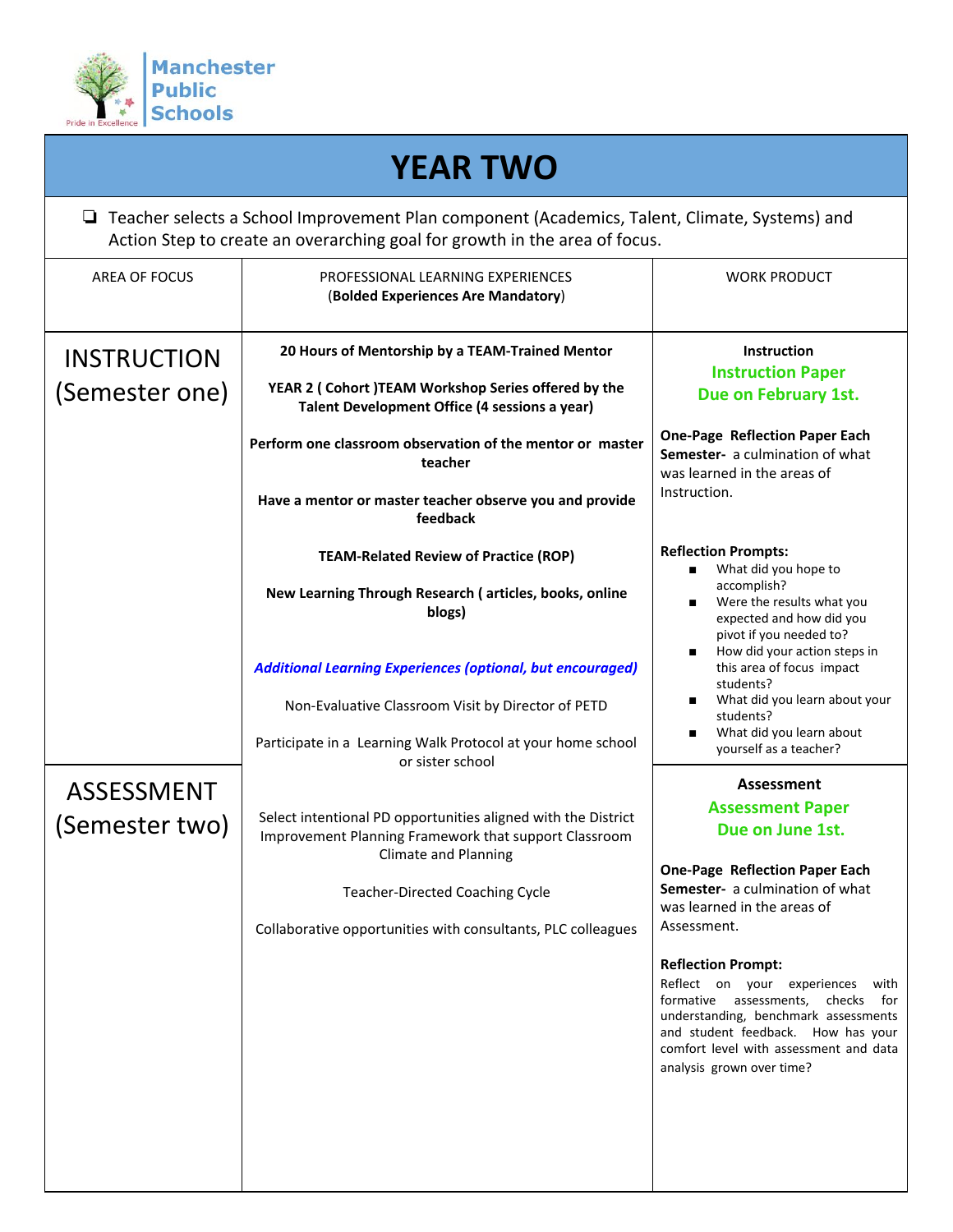

## **YEAR THREE AND YEAR FOUR CONTINUUM**

As we continue to provide support and opportunities for professional growth to non-tenured teachers, the third and fourth years are important to begin establishing teacher voice and leadership dispositions. We encourage teacher leadership and reflection and recognize that there is no one description of a leader. Exploring one's own leadership development is a component of teacher growth. As you think about these opportunities, it is at this time that we ask that you reflect in the context of the MPS Non-Tenure Review Process questions. Administrators are asked these questions of each Non-Tenured teacher when determining the tenure status of teachers in Year 4.

- 1. The four pillars of our core practices are Creativity, Collaboration, Courage and Excellence. (a) How does this teacher foster creativity in students and engage in creative instructional practice him/herself? (b) How does this teacher support a collaborative learning culture in your building? (b) Does this teacher hold himself/herself to a high standard and believe in excellence for all **students? (d) Does this teacher feel empowered to both publicly and privately support these pillars?**
- 2. Please provide your assessment of how this teacher uses reflective practice with planning, instruction, and student performance **data.**
- 3. When you review the grade distribution by grade-level/course/content, are the grading practices of this teacher calibrated with his/her colleagues? Do the students in this teacher's class achieve at a level comparable to their peers in classes taught by your **strongest teachers of the same grade-level/course/content?**
- 4. To what degree does this teacher integrate the best practices, instructional priorities and healthy school climate practices of the **district?**
- 5. **To what degree does the teacher foster and nurture communication and productive relationships with families?**
- 6. If you think of the CCT Continuum of efficacy that was once used to support this growth process, with the descriptors being Competent, Accomplished, and Master Teacher, where would this teacher be on the continuum three years from now with all the **supports provided?**

| AREA OF FOCUS     | PROFESSIONAL LEARNING EXPERIENCE OPPORTUNITIES                                         | <b>WORK PRODUCT</b>                                                                                  |
|-------------------|----------------------------------------------------------------------------------------|------------------------------------------------------------------------------------------------------|
|                   | <b>Active PLC Participant</b>                                                          | Reflective conversations take place<br>between the Year 3/ Year 4 teacher                            |
|                   | Climate Team Member                                                                    | and their administrator around the six<br>Non-Tenure<br>Review<br>questions.                         |
|                   | Learning Walk Participant                                                              | Conversations can take place within or<br>outside of goal setting, mid-year and                      |
| <b>DEVELOPING</b> | <b>Faculty Meeting Share/Presentation</b>                                              | end of year summative conferences.                                                                   |
|                   | Pilot Participant                                                                      | As you progress from Year 3 into Year<br>4, the expectation is that you are                          |
| <b>TEACHER</b>    | <b>Curriculum Writing</b>                                                              | growing in all components of the<br>profession reflected in the guiding                              |
|                   | Mentorship Of Newer Faculty Member (Under My Wing)                                     | questions.                                                                                           |
| <b>LEADERS</b>    | Mentorship of Student(s) / Check & Connect                                             | <b>Teachers and administrators:</b><br>Complete a shared attestation form                            |
|                   | School/ District Improvement Team Member                                               | by December 1st and again at the End<br>of Year Summative that confirms:                             |
|                   | Parent/Community Partnership Action Step                                               | 1. The conversations around the six<br>questions have taken place,                                   |
|                   | <b>Building-Based Committee</b>                                                        | Teacher needs, supports<br>2.<br>and<br>resources have been discussed,                               |
|                   | SIP-Driven initiative to Support Academics, Recruitment,<br>Culture & Climate, Systems | Identification<br>The<br>of<br>3.<br>colleagues/peers the teacher accesses<br>for support (providing |
|                   | One's Own Leadership Plan Developed and Supported by                                   | the name(s) of the colleague).                                                                       |